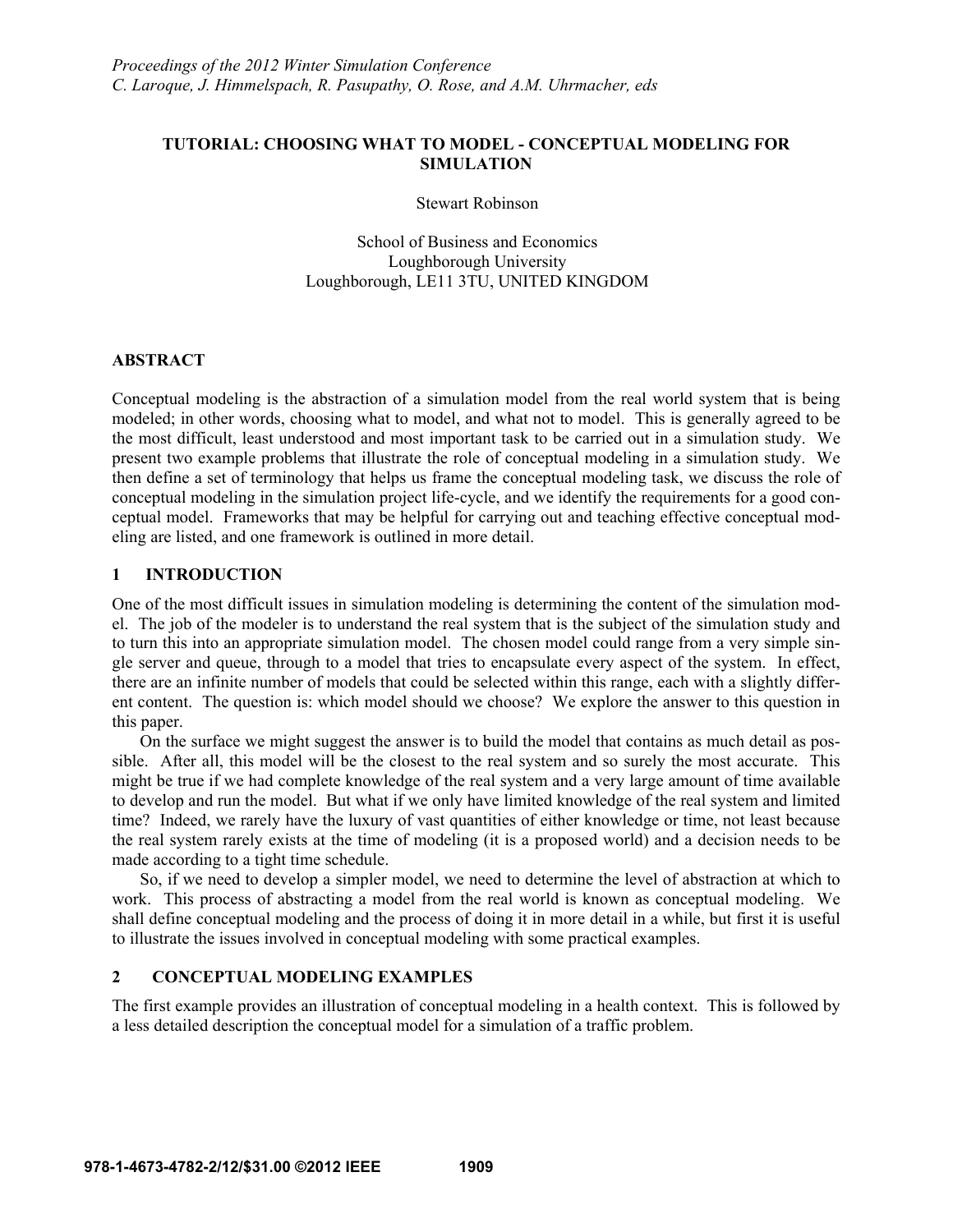#### **2.1 Simulating an Outpatients Clinic**

Our simulation and modeling team was asked to develop a simulation model for a hospital in Birmingham, UK. The hospital was investing in a new outpatients building, a multi-million dollar project, and their key question was how many consultation rooms are required? They had performed some calculations based on expected patient flows and on observations of the current outpatients system. However, there was obviously some concern with making major investment decisions based on these limited data.

 We were quick to point out the problems of making calculations based on static data which do not take into account the effects of variability in patient flows and consultation times. This is something for which discrete-event simulation is very well suited.

When asked to build a model such as this, the typical approach would be to start collecting data and to develop a detailed model of the system. However, the more we investigated how an outpatients system works the more we realized just how complex the system is. There are many specialties using the facility, each with its own clinical team. Patients can progress through a series of tests and consultations. For some specialties, such as ophthalmology, specialist equipment and dedicated rooms are required. Scheduling patient appointments is a significant task and then there is the matter of late arrivals and nonattendances. Staff shifts, working practices and skills all impact upon the functioning of the system.

 Given appropriate data, it would be quite possible to build a simulation model that took account of all these details. There were, however, two issues that made such a model infeasible:

- *Lack of data*: much of the necessary data had not previously been collected and even if we were to try, issues of patient confidentiality (e.g. you cannot sit in a consultation room timing consultation times) would make it impossible to collect all the data we needed.
- *Lack of time*: the hospital required an answer within a few weeks and we had very limited time and resource to devote to the modeling work given the number of parallel activities in which we were engaged.

 So what did we do? We focused on the critical issue of how many rooms were required and designed a simple model that would give at least an indication upon which the hospital managers could base a decision. Our world view was that the additional information a basic simulation could offer would be more beneficial than no simulation at all.

 The simple model we constructed took a couple of days to build and experiment with. It provided a lower bound on the rooms required. In doing so it provided information that would give a greater level of confidence in making the decision that the hospital faced. This was all that was possible given the data and resource available, but it was still valuable.

 The model we designed is outlined in figure 1. Patient arrivals were based on the busiest period of the week – a Monday morning. All patients scheduled to arrive for each clinic, on a typical Monday, arrived into the model at the start of the simulation run, that is, 9.00am. For this model we were not concerned with waiting time, so it was not necessary to model when exactly a patient arrived, only the number that arrived.



Figure 1: Simple Outpatients Building Model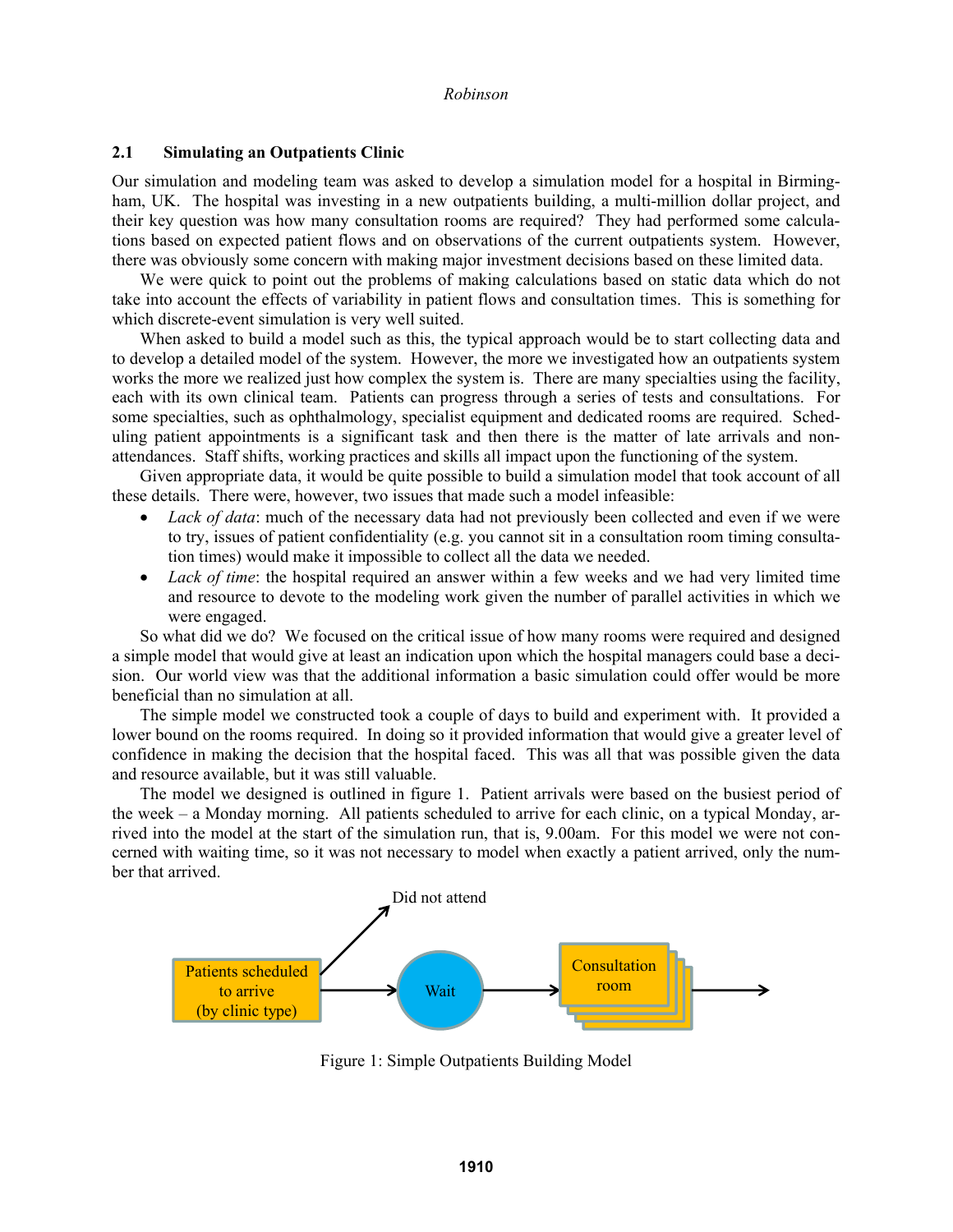A proportion of patients do not attend their allotted clinic. Typical proportions of patients that do not attend were sampled at the start of the simulation run and these were removed before entering the waiting line.

Data on the time in a consultation room were limited, since they had not specifically been timed, but there were norms to which the clinical staff aimed to work. These data were available by clinic type and we used these as the mean of an Erlang-3 distribution to give an approximation for the variability in consultation time.

The input variable for the simulation experiments was the number of consultation rooms, which were varied from 20 to 60 in steps of 10. The main output variable was the time it took until the last patient left the system. A key simplification, which all involved recognized, was that there were no limitations on staff or equipment availability. Albeit extremely unlikely that this would be the case, the model was predicting a lower bound on the rooms required. In other words, shortages of staff and equipment would only increase the need for consultation rooms with patients waiting in the rooms while the resource became available.

For each room scenario the model was replicated 1000 times and a frequency chart was generated showing the probability that the system would be cleared in under 3 hours – the hospital's target. Figure 2 shows an example of these results.





This example illustrates the very essence of conceptual modeling; abstracting a model from the real system. In this case, the real system was not in existence, but it was a proposed system. The model involved simplifications such as modeling only Monday morning's clinic and not modeling staff and equipment. It also involved assumptions about, among others, the consultation times. Because of the constraints on data and time, the conceptual model involved a great deal of simplification; as such, it might be described as a 'far abstraction.'

Whether we got the conceptual model right is in large measure a matter of opinion and one we will leave the reader to judge. It is certain that readers will form quite different judgments on the credibility of the model and whether it was the best model or not.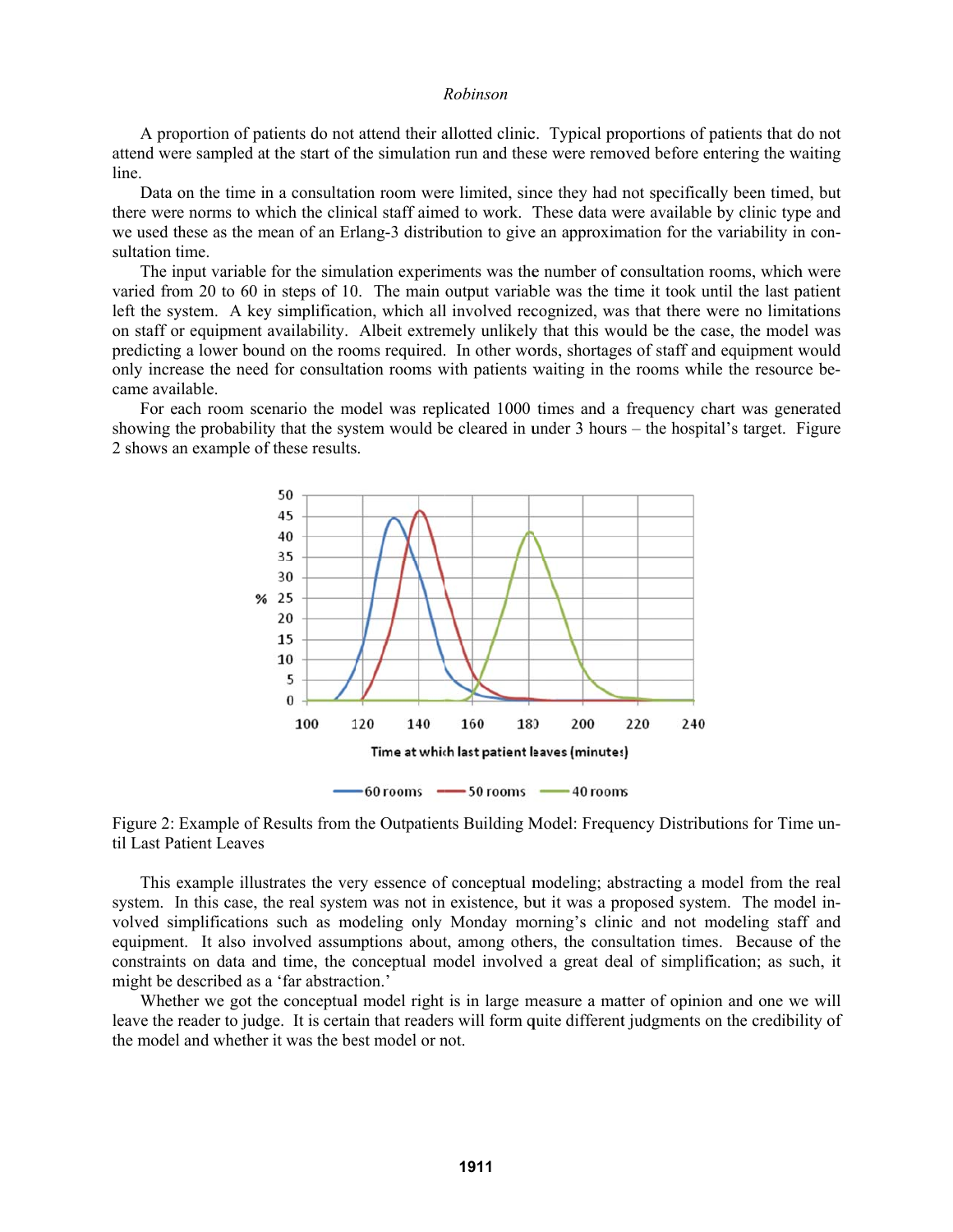# **2.2 The King's Road Nursery**

As a second example, which also involved a 'far abstraction', we briefly present the King's Road Nursery problem (figure 3). This model, which is based on real modeling work, has been set as a conceptual modeling challenge in the SCS M&S magazine (www.scs.org/magazines/2010- 07/index file/ConceptualModelingCorner.htm accessed April 2012) where it is presented as the Happyfaces Daycare Center problem. The problem entails the proposal to open a daycare nursery in King's Road. The question is whether or not this will have a detrimental impact on the flow of traffic in King's Road, especially during the early morning commuter period.



Figure 3: The King's Road Nursery Problem

 This problem is regularly presented to students on simulation courses. Their natural tendency is to devise elaborate models which represent in detail the flow of traffic in King's Road and the surrounding streets. The actual model that was developed is presented in figure 4. Without discussing the nature of this model in detail here, the key point is that the problem has been reduced to a simulation model with three entity types (representing the different road users), four activities and three queues. This meant the simulation was developed in a matter of hours and only required very limited data, making it a feasible model for the time and resource available for the study.



Figure 4: The King's Road Nursery Conceptual Model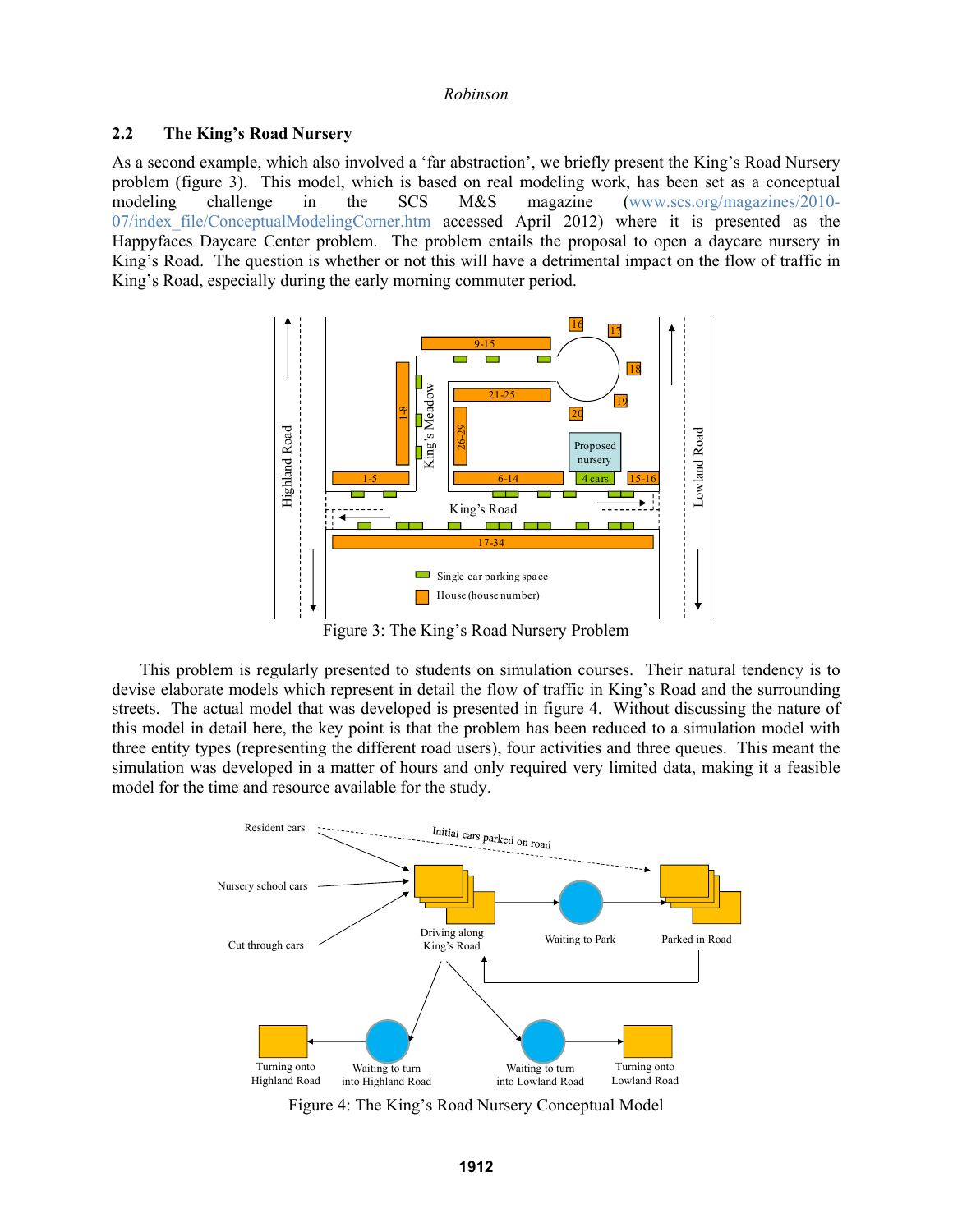## **2.3 Not all Conceptual Models need to be far Abstractions**

The two examples above serve to illustrate the extent to which a model can be abstracted away from the real system; we are calling these 'far abstractions'. However, we would not want to leave the impression that conceptual models have to be so far abstracted. Indeed it is not always desirable to abstract to this degree and for some simulation studies it is appropriate to model much of the scope and detail in the problem domain. We refer to this as 'near abstraction'. For an example, see the Ford engine plant model described in Robinson (2008a, 2008b). These papers describe a simulation that was designed to determine the throughput of a new engine assembly plant. The model contained much detail about the real system.

## **3 WHAT IS CONCEPTUAL MODELING?**

Conceptual modeling is the abstraction of a simulation model from the part of the real world it is representing ('the real system'). The real system may, or may not, currently exist. Abstraction implies the need for a simplified representation of the real system in the simulation model. The secret to good conceptual modeling is to get the level of simplification correct, that is, to abstract at the right level.

 Because all models are simplifications of the real world, all simulation modeling involves conceptual modeling. Even the most complex and detailed simulation still makes various assumptions about the real world and chooses to ignore certain details.

## **3.1 Definition of a Conceptual Model**

More formally we define a conceptual model as follows:

'… a non-software specific description of the computer simulation model (that will be, is or has been developed), describing the objectives, inputs, outputs, content, assumptions and simplifications of the model.' (Robinson 2008a)

Let us explore this definition in some more detail. First, this definition highlights the separation of the conceptual model from the computer model. The latter is software specific, that is, it represents the conceptual model in a specific computer code. The conceptual model is not specific to the software in which it is developed. It forms the foundation for developing the computer code.

 Second, it is stated that the description is of a computer simulation model that 'that will be, is or has been developed.' This serves to highlight the persistent nature of the conceptual model. It is not an artefact that gets created and is then dispensed with once the computer code has been written. It serves to document the basis of the computer model prior to development, during development and after development. Indeed, the conceptual model persists long beyond the end of the simulation study, since we cannot dispose of the model concept. Of course, because the modeling process is iterative in nature (Balci 1994; Willemain 1995; Robinson 2004), the conceptual model is continually subject to change throughout the life-cycle of a simulation study.

 Finally, the definition is completed by a list of what a conceptual model describes. It is vital that the *objectives* of the model are known in forming the conceptual model. The model is designed for a specific purpose and without knowing this purpose it is impossible to create an appropriate simplification. Consider what would have happened if the purpose of the outpatients building model had not been properly understood. We would almost certainly have been driven to a more general purpose, and by nature much more complex, model. Poorly understood modeling objectives can lead to an overly complex model. Instead, because the purpose of the model was clear we were able to create a very simple model.

 It is useful to know the model *inputs* and *outputs* prior to thinking about the content of the model. The *inputs* are the experimental factors that are altered in order to try and achieve the modeling objectives. In the example above, this was the number of consultation rooms in the outpatients building. The *outputs* are the statistics that inform us as to whether the modeling objectives are being achieved (e.g. the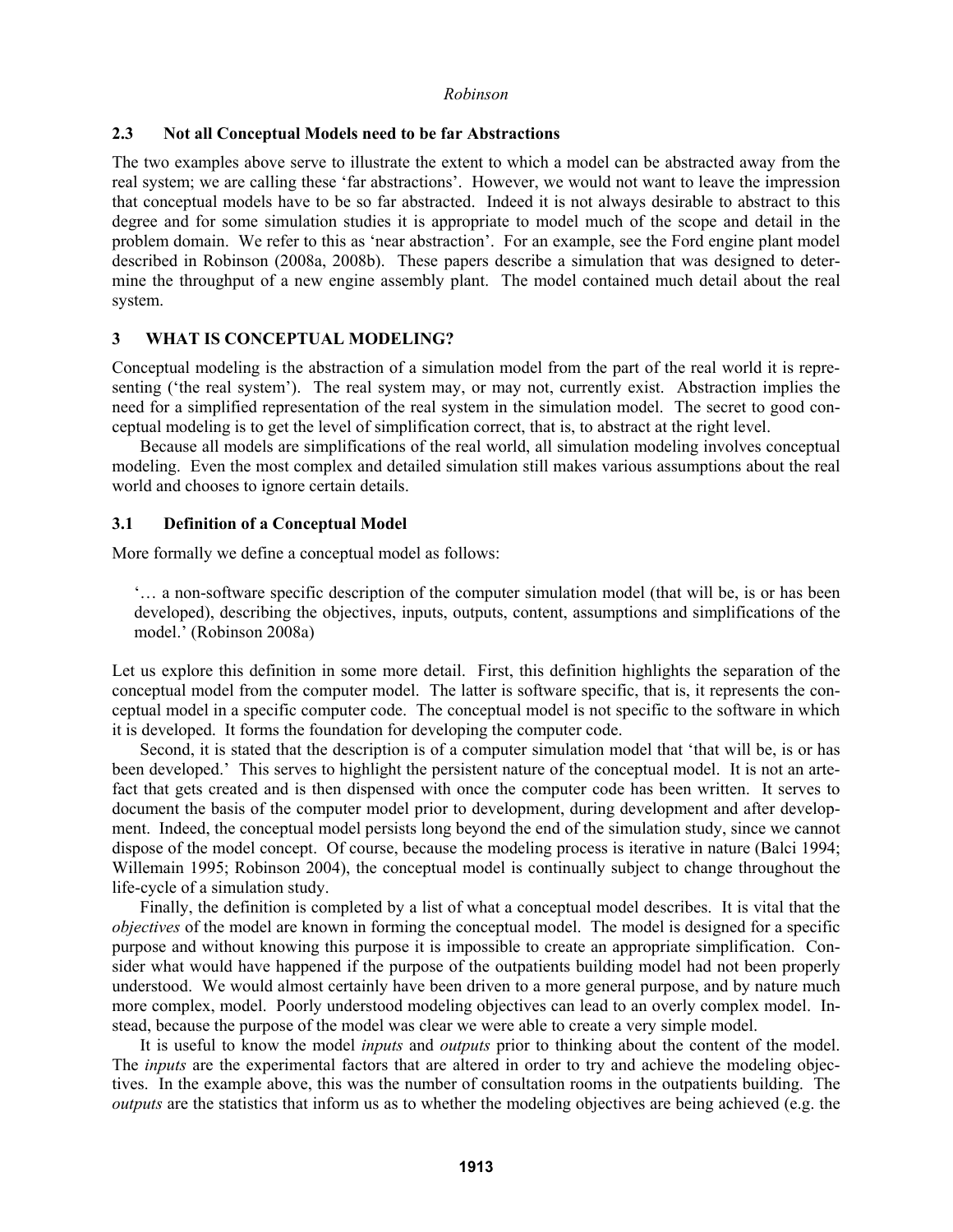time to clear all patients from the outpatient system) and if not, why they are not being achieved (e.g. the utilization of the consulting rooms).

 Knowing the objectives, inputs and outputs of the model help inform the *content* of the model. In particular, the model must be able to receive the inputs (e.g. it must model the consultation rooms) and it must provide the outputs (e.g. it must model the flow of patients until all have exited the system). The model content can be thought of in terms of the model scope (what to model) and the level of detail (how to model it).

 The final two items in the list of what a conceptual model describes are the *assumptions* and *simplifications* of the model. These are quite distinct concepts (Robinson 2008a):

- *Assumptions* are made either when there are uncertainties or beliefs about the real world being modeled.
- *Simplifications* are incorporated in the model to enable more rapid model development and use, and to improve transparency.

 So, assumptions are a facet of limited knowledge or presumptions, while simplifications are a facet of the desire to create simple models.

# **3.2 Artefacts of Conceptual Modeling**

To understand conceptual modeling further it is useful to set it within the wider context of the modeling process for simulation. Figure 5 shows the key artefacts of conceptual modeling. The 'cloud' represents the real world (current or future) within which the problem situation resides; this is the problem that is the basis for the simulation study. The four rectangles represent specific artefacts of the (conceptual) modeling process. These are as follows:

- *System description*: a description of the problem situation and those elements of the real world that relate to the problem.
- *Conceptual model*: as defined in section 3.1
- *Model design*: the design of the constructs for the computer model (data, components, model execution, etc.) (Fishwick 1995).
- *Computer model*: a software specific representation of the conceptual model.



Figure 5: Artefacts of Conceptual Modeling (Robinson 2011)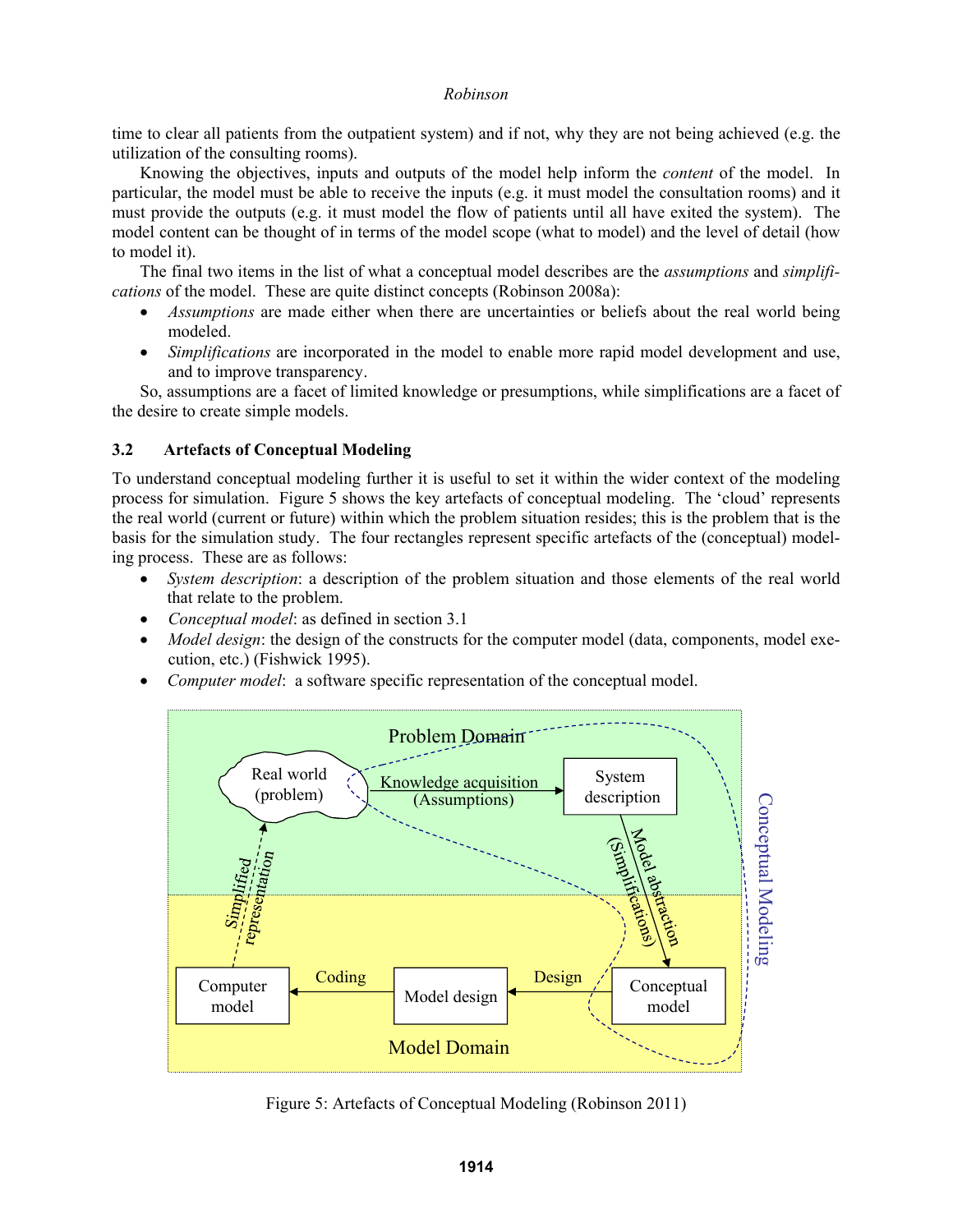These artefacts are quite separate. This is not to say that they are always explicitly expressed, with the exception of the computer model. For instance, the system description, conceptual model and model design may not be (fully) documented and can remain within the minds of the modeler and the problem owners. It is, of course, good modeling practice to document each of these artefacts and to use this as a means of communicating their content with the simulation project clients.

The model design and computer model are not strictly part of conceptual modeling, but they do embody the conceptual model within the design and code of the model. These artefacts are included in figure 5 for completeness. Our main interest here is in the system description and conceptual model which make up the process of conceptual modeling; as represented by the shape with a dashed outline in figure 5. Unlike the model design and computer model, these two artefacts are independent of the software that will ultimately be used for developing the simulation model.

 It is important to recognize the distinction between the system description and the conceptual model. The system description relates to the problem domain, that is, it describes the problem and those elements of the real world that relate to the problem. The conceptual model belongs to the model domain in that it describes those parts of the system description that are included in the simulation model and at what level of detail. The author's experience is that these two artefacts are often confused and seen as indistinct. Indeed, a major failure in any simulation project is to try and model the system description (i.e. everything that is known about the real system) and to not attempt any form of model abstraction; this leads to overly complex models.

 The arrows in figure 5 represent the flow of information, for instance, information about the real world feeds into the system description. The processes that drive the flow of information are described as knowledge acquisition, model abstraction, design and coding. The arrows are not specifically representative of the ordering of the steps within the modeling process, which we know are highly iterative (Balci 1994; Willemain 1995; Robinson 2004). In other words, a modeler may return to any of the four processes at any point in a simulation study, although there is some sense of ordering in that information from one artefact is required to feed the next artefact.

 The dashed arrow shows that there is a correspondence between the computer model and the real world. The degree of correspondence depends on the degree to which the model contains assumptions that are correct, the simplifications maintain the accuracy of the model, and the model design and computer code are free of errors. Because the model is developed for a specific purpose, the correspondence with the real world only relates to that specific purpose. In other words, the model is not a general model of the real world, but a simplified representation developed for a specific purpose. The issue of whether the level of correspondence between the model and the real world is sufficient is an issue of validation (Landry, Malouin, and Oral 1983; Balci 1994; Robinson 1999; Sargent 2008). Both conceptual modeling and validation are concerned with developing a simulation of sufficient accuracy for the purpose of the problem being addressed. As a result, there is a strong relationship between the two topics, conceptual modeling being concerned with developing an appropriate model and validation being concerned with whether the developed model is appropriate.

## **4 REQUIREMENTS OF A CONCEPTUAL MODEL: CHOOSING WHAT TO MODEL**

Before discussing how to perform conceptual modeling, let us consider what makes for a good conceptual model. The key requirements are that the model should be valid, credible, feasible and useful (Robinson 2008a). By these we mean the model should:

- Produce sufficiently accurate results for the purpose: understanding the number of rooms required in the building (*validity*).
- Be believed by the clients (*credibility*).
- Be *feasible* to build within the constraints of the available data and time.
- Be *useful*, that is, sufficiently easy to use, flexible, visual and quick to run.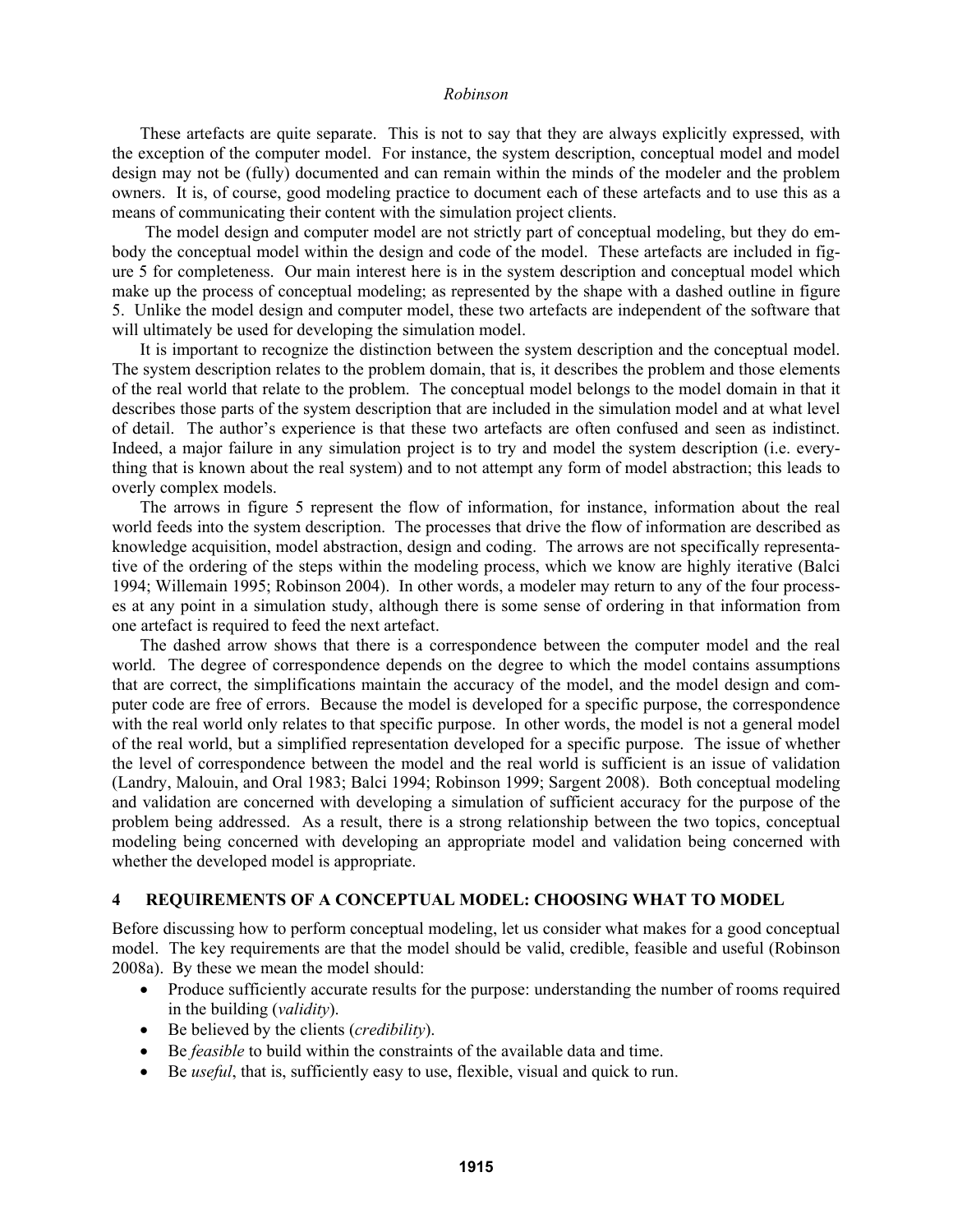Overarching all of this is the requirement to build the simplest model possible to meet the objectives of the simulation study. According to Innis and Rexstad (1983), Ward, (1989), Salt (1993), Chwif, Barreto, and Paul (2000), Lucas and McGunnigle (2003), and Thomas and Charpentier (2005), simpler models are preferred because:

- Simple models can be developed faster
- Simple models are more flexible
- Simple models require less data
- Simple models run faster
- The results are easier to interpret since the structure of the model is better understood

 As such, the need to abstract a conceptual model from the system description becomes even more pertinent. This does not, of course, mean that we should never develop more complex models, but that we should only develop them if they are required to meet the modeling objectives.

 Figure 6 illustrates the relationship between model accuracy and model complexity (scope and level of detail). It shows that with increasing levels of complexity we obtaining diminishing returns in terms of accuracy, never reaching 100% accuracy. Eventually we may even find that the accuracy of the model reduces. This is because we do not have the knowledge or data to support the complexity that is being included in the model and we start to make assumptions that are incorrect.



Scope and level of detail (complexity)

Figure 6: Simulation Model Complexity and Accuracy (Robinson 2008a)

 So which conceptual model should we choose? We might argue that the model at point x in figure 6 is the best. At this point we have gained a high level of accuracy for a low level of complexity. Moving beyond x will only marginally increase accuracy and adding further complexity generally requires ever increasing effort. Of course, if we have a specific need for an accuracy level greater than that provided by x, we will need to increase the complexity of the model.

 The difficulty is in finding point x. Conceptual modeling frameworks, such as the ones listed below, aim to help us in that quest, but conceptual modeling is more of an art than a science. As a result, we can only really hope to get close to x. In other words, there may be a 'best' model, but we are extremely unlikely to find it among an infinite set of models. What we should hope to do is identify the best model we can. As such, our quest is for better models, not necessarily the best.

# **5 FRAMEWORKS FOR CONCEPTUAL MODELING**

A framework for conceptual modeling provides a set of steps and tools that guide a modeler through the development of a conceptual model. It is also useful for teaching conceptual modeling, especially to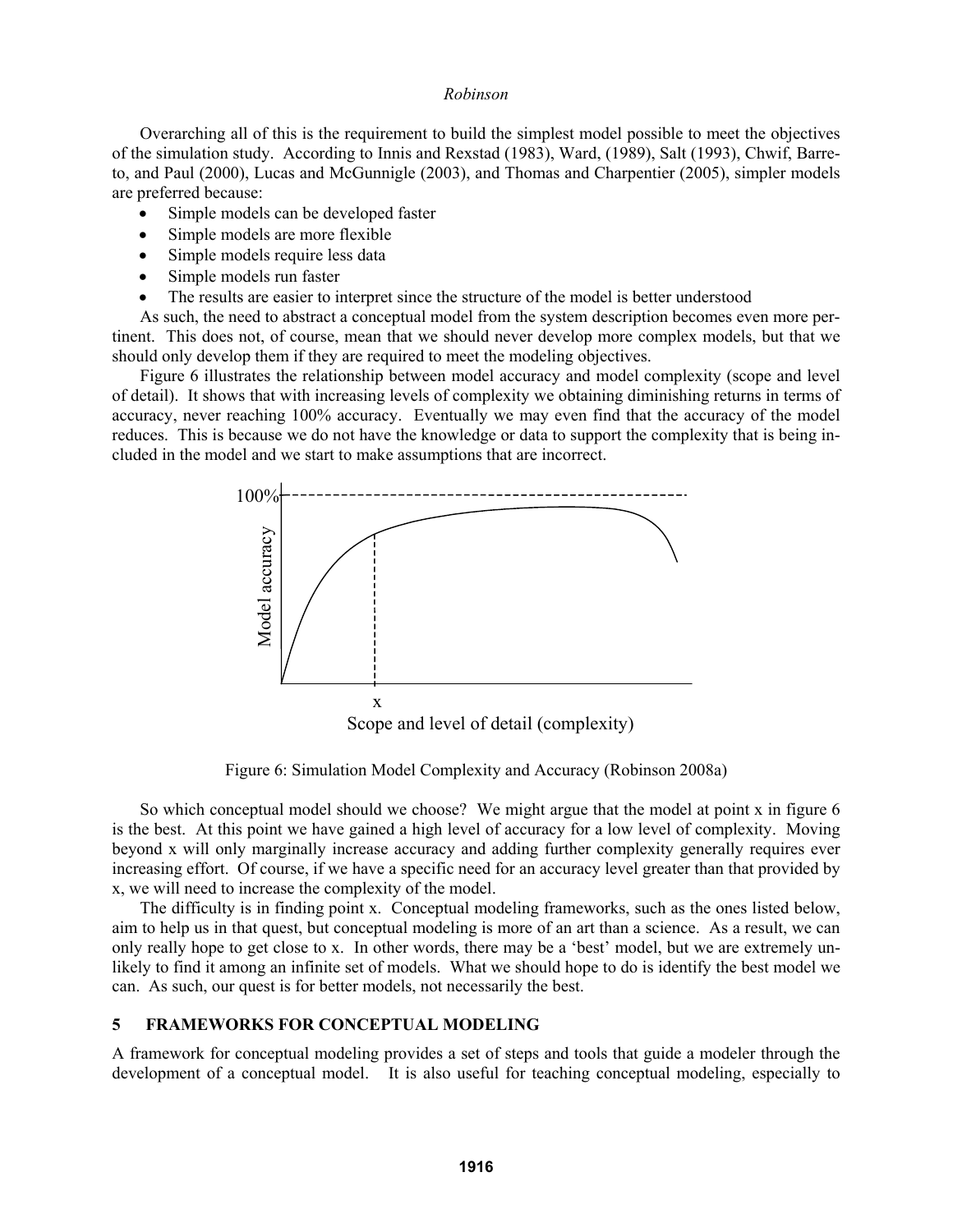novice modelers. The simulation literature, however, provides very few such frameworks. Some examples, that the reader may wish to explore further are:

- Conceptual modeling framework for manufacturing (van der Zee 2007)
- The ABCmod conceptual modeling framework (Arbez and Birta 2011)
- Karagöz and Demirörs (2011) present a number of conceptual modeling frameworks: Conceptual Model Development Tool (KAMA), Federation Development and Execution Process (FEDEP), Conceptual Models of the Mission Space (CMMS), Defense Conceptual Modeling Framework (DCMF), and Base Object Model (BOM).
- The PartiSim framework (Tako et al. 2010)

For a more detailed discussion on conceptual modeling frameworks see Robinson et al. (2011). Here a very brief outline of the Robinson framework for conceptual modeling is given. For a more detailed account, and an illustration of the framework in use, see Robinson (2008b).

 Figure 7 outlines the conceptual modeling framework. In this framework, conceptual modeling involves five activities that are performed roughly in this order:

- Understanding the problem situation
- Determining the modeling and general project objectives
- Identifying the model outputs (responses)
- Identify the model inputs (experimental factors)
- Determining the model content (scope and level of detail), identifying any assumptions and simplifications

 Starting with an understanding of the problem situation, a set of modeling and general project objectives are determined. These objectives then drive the derivation of the conceptual model, first by defining the outputs (responses) of the model, then the inputs (experimental factors), and finally the model content in terms of its scope and level of detail. Assumptions and simplifications are identified throughout this process.



# **Conceptual Model**

Figure 7: A Framework for Conceptual Modeling (Robinson 2008b)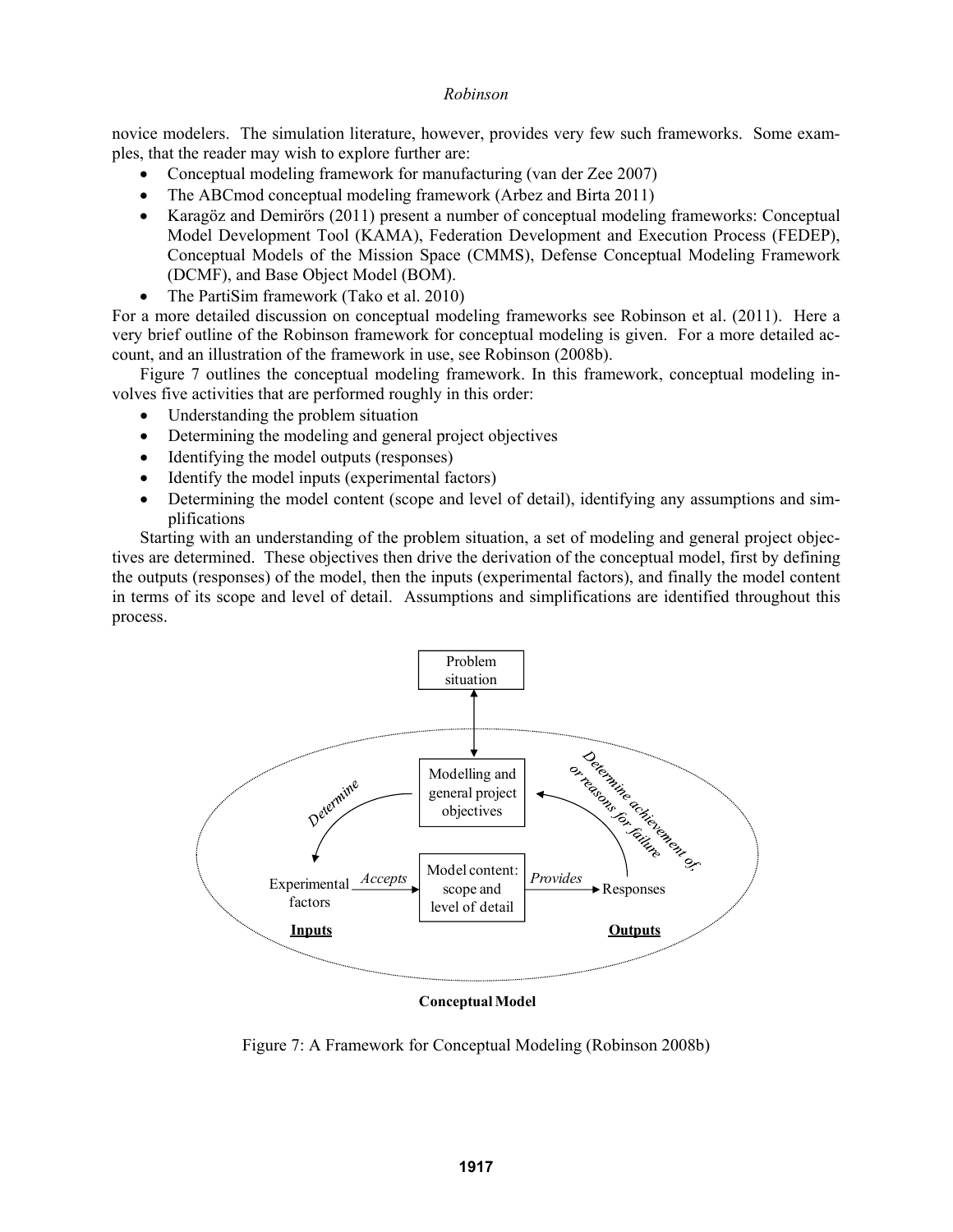The ordering of the activities described above is not strict. Indeed, we would expect much iteration between these activities and with the other activities involved in a simulation study: data collection and analysis, model coding, verification and validation, experimentation and implementation.

 The framework is supported by a conceptual model template which provides a set of tables that describe each element of the conceptual model. These tables describe:

- Modeling and general project objectives (organisational aim, modeling objectives, general project objectives)
- Model outputs/responses (outputs to determine achievement of objectives, outputs to determine reasons for failure to meet objectives)
- Experimental factors
- Model scope
- Model level of detail
- Modeling assumptions
- Model simplifications

Beyond completing these tables, it is also useful to provide a diagram of the model. For instance, process flow diagrams, similar to those presented in figures 1 and 4, are useful for communicating the conceptual model.

 The modeler works through these tables with the support of the stakeholders and domain experts, iteratively improving them to the point that the modeler and stakeholders are satisfied that the conceptual model meets the requirements for validity, credibility, feasibility and utility. This provides a structured framework for making the conceptual modeling decisions explicit (documentation) and for debating ways of improving the conceptual model. An illustration of the conceptual model template that accompanies this framework, using the example of a simple fast food restaurant problem, is available at http://wwwstaff.lboro.ac.uk/~bsslr3/

#### **6 CONCLUSION**

Conceptual modeling is the abstraction of a simulation model from a real world system. It is probably the most important aspect of any simulation study. Get the conceptual model right and the rest of the simulation work will be more straightforward, providing the right information in the right time-scale.

 This paper provides two illustrations of how appropriate conceptual modeling, through far abstraction, made a simulation study feasible within the constraints of data and time available. The discussion that follows defines conceptual modeling, its artefacts and its requirements. From this base, some frameworks for conceptual modeling are listed and one framework is outlined in more detail. The framework aims to guide a modeler through the process of creating and documenting a conceptual model.

 Conceptual modeling is not a science, but an art. As with any art, it can be learned and it can be improved upon with experience. Frameworks provide a good way of learning about conceptual modeling and for helping to do it better. At present, however, there are very few examples of conceptual modeling frameworks and this is an area where more research needs to be undertaken.

## **ACKNOWLEDGEMENTS**

I acknowledge the help of Claire Worthington (University of Central Lancashire) in the modeling of the outpatients building. I am also grateful for the financial support of the Strategic Lean Implementation Methodology Project (SLIM) (www2.warwick.ac.uk/fac/soc/wbs/projects/slim) which is funded by the Warwick Innovative Manufacturing Research Centre.

 Sections of this paper are based on Robinson, S. 2010. "Conceptual Modelling: Who Needs It?" *SCS Modeling & Simulation Magazine* 1 (2): April. www.scs.org/magazines/2010- 04/index\_file/Files/Robinson.pdf; Robinson, S. 2011. "Conceptual Modeling for Simulation." In *Encyclopedia of Operations Research and Management Science*, Edited by J.J. Cochran, forthcoming. New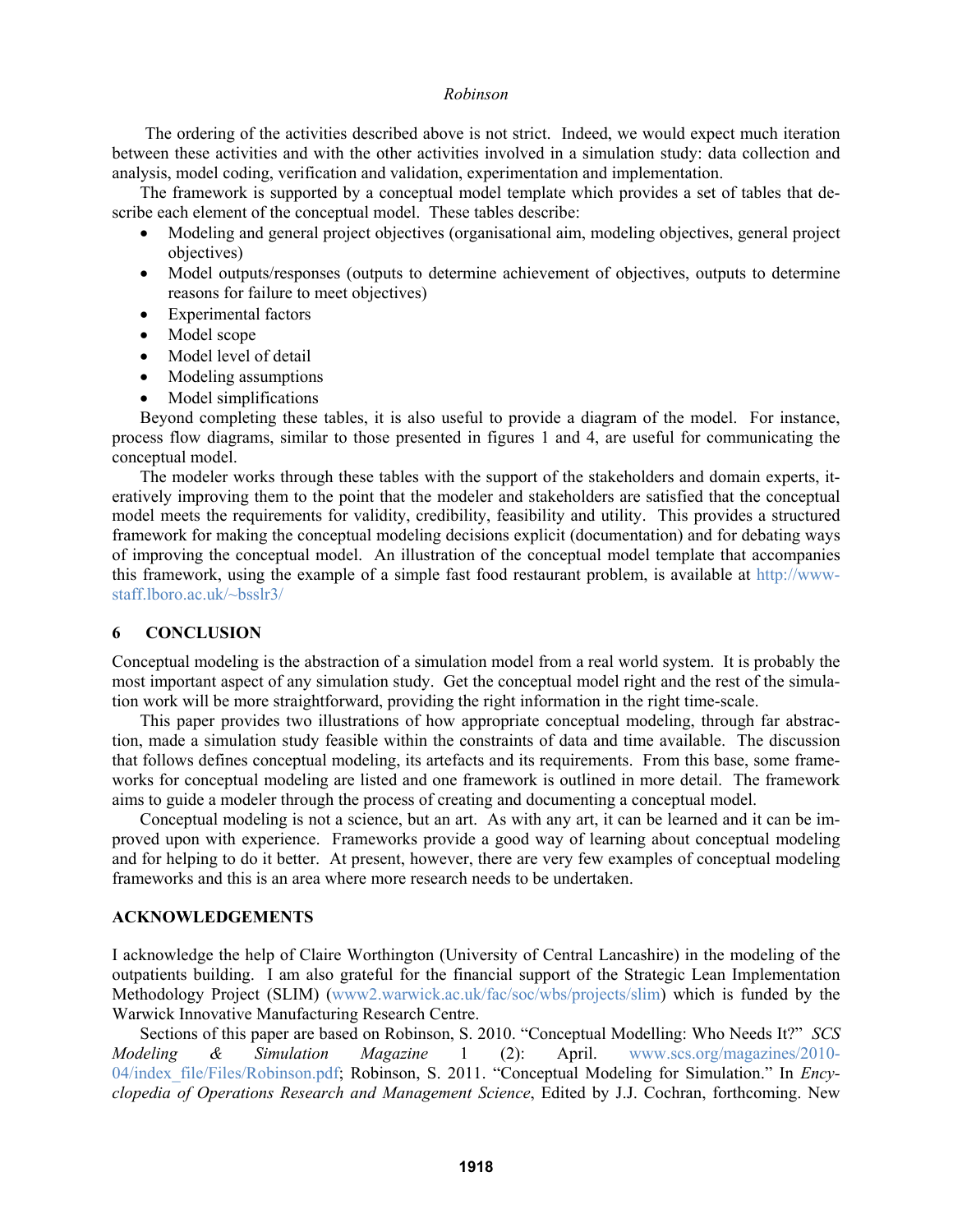York: Wiley; Robinson, S. 2011. "Designing Simulations that are Better than the Rest: Conceptual Modelling for Simulation". Keynote paper, Young OR Conference, Nottingham, 2011. Birmingham, UK: The Operational Research Society.

#### **REFERENCES**

- Arbez, G. and Birta, L.G. 2011. "The ABCmod Conceptual Modeling Framework." In *Conceptual Modeling for Discrete-Event Simulation*, Edited by S. Robinson, S., R.J. Brooks, K. Kotiadis, and D-J. van der Zee, 133-178. Boca Raton, FL: Chapman and Hall/CRC.
- Balci, O. 1994. "Validation, Verification, and Testing Techniques Throughout the Life Cycle of a Simulation Study*." Annals of Operations Research* 53: 121-173.
- Chwif, L., M.R.P. Barretto, and R.J. Paul. 2000. "On Simulation Model Complexity." In *Proceedings of the 2000 Winter Simulation Conference*, Edited by J.A. Joines, R.R. Barton, K. Kang, and P.A. Fishwick, 449-455. Piscataway, New Jersey: Institute of Electrical and Electronics Engineers, Inc.
- Fishwick, P.A. 1995. *Simulation Model Design and Execution: Building Digital Worlds*. Upper Saddle River, New Jersey: Prentice-Hall, Inc.
- Innis, G., and E. Rexstad. 1983. "Simulation Model Simplification Techniques." *Simulation* 41 (1): 7-15.
- Karagöz, N.A. and Demirörs, O. 2011. "Conceptual Modeling Notations and Techniques." In *Conceptual Modeling for Discrete-Event Simulation*, Edited by S. Robinson, S., R.J. Brooks, K. Kotiadis, and D-J. van der Zee, 179-209. Boca Raton, FL: Chapman and Hall/CRC.
- Landry, M., J.L. Malouin, and M. Oral. 1983. "Model Validation in Operations Research." *European Journal of Operational Research* 14 (3): 207-220.
- Lucas, T.W., and J.E. McGunnigle. 2003. "When is Model Complexity too Much? Illustrating the Benefits of Simple Models with Hughes' Salvo Equations." *Naval Research Logistics* 50: 197-217.
- Robinson, S.1999. "Simulation Verification, Validation and Confidence: A Tutorial*.*" *Transactions of the Society for Computer Simulation International* 16 (2): 63-69.
- Robinson, S. 2004. *Simulation: The Practice of Model Development and Use.* Chichester, UK: Wiley.
- Robinson, S. 2008a. "Conceptual Modelling for Simulation Part I: Definition and Requirements". *Journal of the Operational Research Society* 59 (3): 278-290.
- Robinson, S. 2008b. "Conceptual Modelling for Simulation Part II: A Framework for Conceptual Modeling." *Journal of the Operational Research Society* 59 (3): 291-304.
- Robinson, S. 2011. "Conceptual Modeling for Simulation." In *Encyclopedia of Operations Research and Management Science*, Edited by J.J. Cochran, forthcoming. New York: Wiley.
- Robinson, S., R.J. Brooks, K. Kotiadis, and D.J. van der Zee. 2011. *Conceptual Modelling for Discrete-Event Simulation*. FL, USA: Taylor and Francis.
- Salt, J. 1993. "Simulation Should be Easy and Fun." In *Proceedings of the 1993 Winter Simulation Conference*, Edited by G.W. Evans, M. Mollaghasemi, E.C. Russell, and W.E. Biles, 1-5. Piscataway, New Jersey: Institute of Electrical and Electronics Engineers, Inc.
- Sargent, R.G. 2008. "Verification and Validation of Simulation Models." In *Proceedings of the 2008 Winter Simulation Conference*, Edited by S.J. Mason, R.R. Hill, L. Mönch, O. Rose, T. Jefferson, and J.W. Fowler, 157-169. Piscataway, New Jersey: Institute of Electrical and Electronics Engineers, Inc.
- Schruben, L. W. 1979. "Designing Correlation Induction Strategies for Simulation Experiments." In *Current Issues in Computer Simulation*, Edited by N. R. Adam and A. Dogramaci, 235–256. New York: Academic Press.
- Tako, A.A., Kotiadis, K. and Vasilakis, C. 2010. "A Participative Modelling Framework for developing Conceptual Models in Healthcare Simulation Studies." In *Proceedings of the 2010 Winter Simulation Conference*, Edited by B. Johansson, S. Jain, J. Montoya-Torres, J. Hugan, and E. Yücesan, 500-512. Piscataway, New Jersey: Institute of Electrical and Electronics Engineers, Inc.
- Thomas, A., and P. Charpentier. 2005. "Reducing Simulation Models for Scheduling Manufacturing Facilities." *European Journal of Operational Research* 161 (1): 111-125.